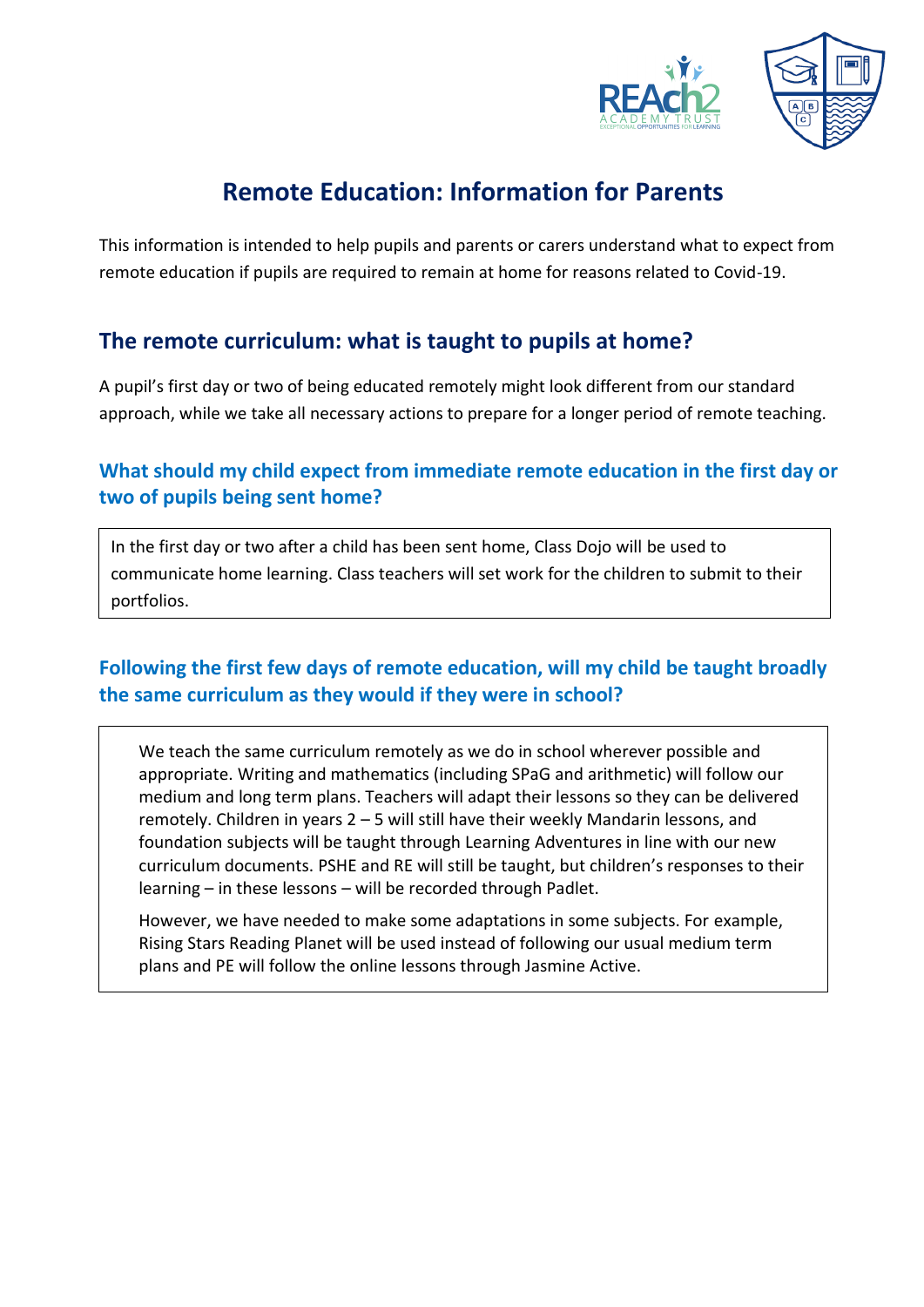# **Remote teaching and study time each day**

#### **How long can I expect work set by the school to take my child each day?**

We expect that remote education (including remote teaching and independent work) will take pupils broadly the following number of hours each day:

| <b>Number of hours</b>    | 4.5                                                                                                                                                            |
|---------------------------|----------------------------------------------------------------------------------------------------------------------------------------------------------------|
| <b>Breakdown of hours</b> | Please see individual year group suggested timetables on<br>Class Dojo and the school website $-$ this is in line with the<br>timings of our usual school day. |

# **Accessing remote education**

#### **How will my child access any online remote education you are providing?**

Class Dojo and Microsoft Teams is used to facilitate remote education. Work will be set as activities for your child on Class Dojo, with the expectation that each child will submit work for each activity onto their portfolio. This will enable the teaching team to give your child feedback on every piece of work. For more information on how to use Class Dojo, please see the school website.

Microsoft teams will be used to deliver live lessons for all year groups. These will happen twice a day and teachers will post links to lessons on Class Dojo. For guidance on how to access Microsoft Teams, please use the documents on the school website. Your child's class teacher will send you any log in details; please request these again if any are lost or forgotten.

Additional platforms that are used are TT Rock Stars (for times tables), Spelling Shed (for spellings) and Rising Stars Reading Planet. More information on these can be found on the school website – please contact your child's class teacher if you are having difficulty accessing any of these online resources.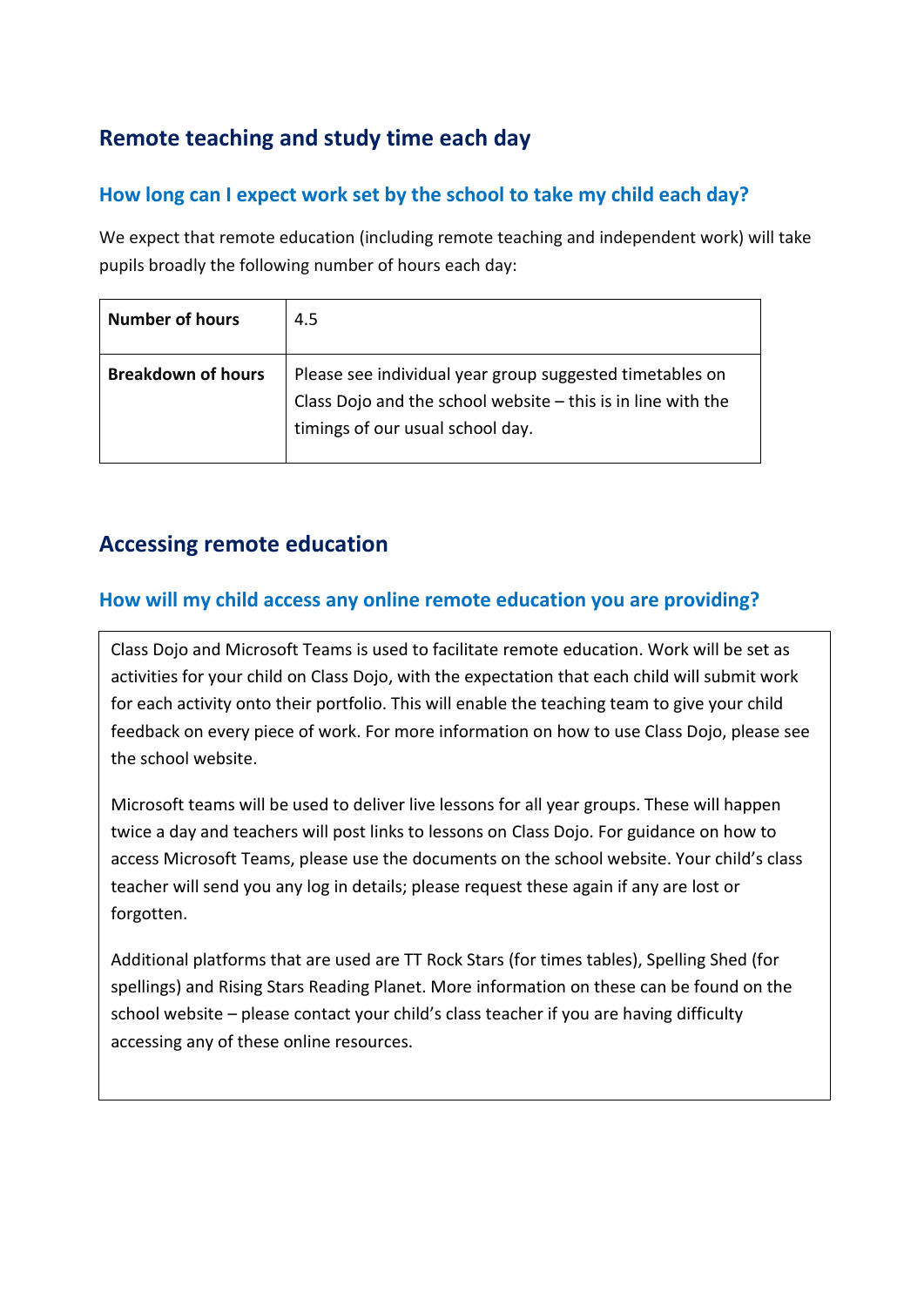### **If my child does not have digital or online access at home, how will you support them to access remote education?**

We recognise that some pupils may not have suitable online access at home. We take the following approaches to support those pupils to access remote education:

All resources are printed by school and made available to parents – through collection or postage. We have provided everything you need for remote learning so your child can still follow the same curriculum at home even if they do not have access to a device.

If a child is not able to submit work online, paper copies can be dropped off at school. This will be marked by the class teacher and can be collected the following week during paper work pick up, at allocated times on Thursdays.

Laptops and other devices will be made available using a priority criteria. Children in Years 5 and 6 will receive a tablet for home learning. Laptops and other devices will be prioritised for children in year groups 2 – 4, with priority given to children with no access to a device, or those sharing with two or more family members. Please complete this form to let us know if you require a device and we will get back to you if/when one becomes available (using the priority criteria detailed above):

[https://forms.office.com/Pages/ResponsePage.aspx?id=qQT6gelTE0Gf7DPsdVvgcEAV9cZGEH](https://forms.office.com/Pages/ResponsePage.aspx?id=qQT6gelTE0Gf7DPsdVvgcEAV9cZGEHxJq67I9WfYD5lUMkRQSjE3T1I5SkE1OVM0VEw1MlpZMkMxRi4u) [xJq67I9WfYD5lUMkRQSjE3T1I5SkE1OVM0VEw1MlpZMkMxRi4u](https://forms.office.com/Pages/ResponsePage.aspx?id=qQT6gelTE0Gf7DPsdVvgcEAV9cZGEHxJq67I9WfYD5lUMkRQSjE3T1I5SkE1OVM0VEw1MlpZMkMxRi4u)

If you require internet access, please call the office on 0121 327 1023: Vodaphone have generously given us some free data sims that we can give to you if internet access is an issue.

### **How will my child be taught remotely?**

We use a combination of the following approaches to teach pupils remotely:

We will use the following remote teaching resources:

- live teaching (online lessons), using Microsoft Teams,
- recorded teaching such as additional resources from Oak National Academy and recorded lessons that teachers will post on Youtube,
- printed paper packs produced by teachers that will be available for collection weekly (on Thursdays),
- reading books that will be sent with home learning packs for those with no online access,
- TT Rock Stars, Spelling Shed & Reading Planet.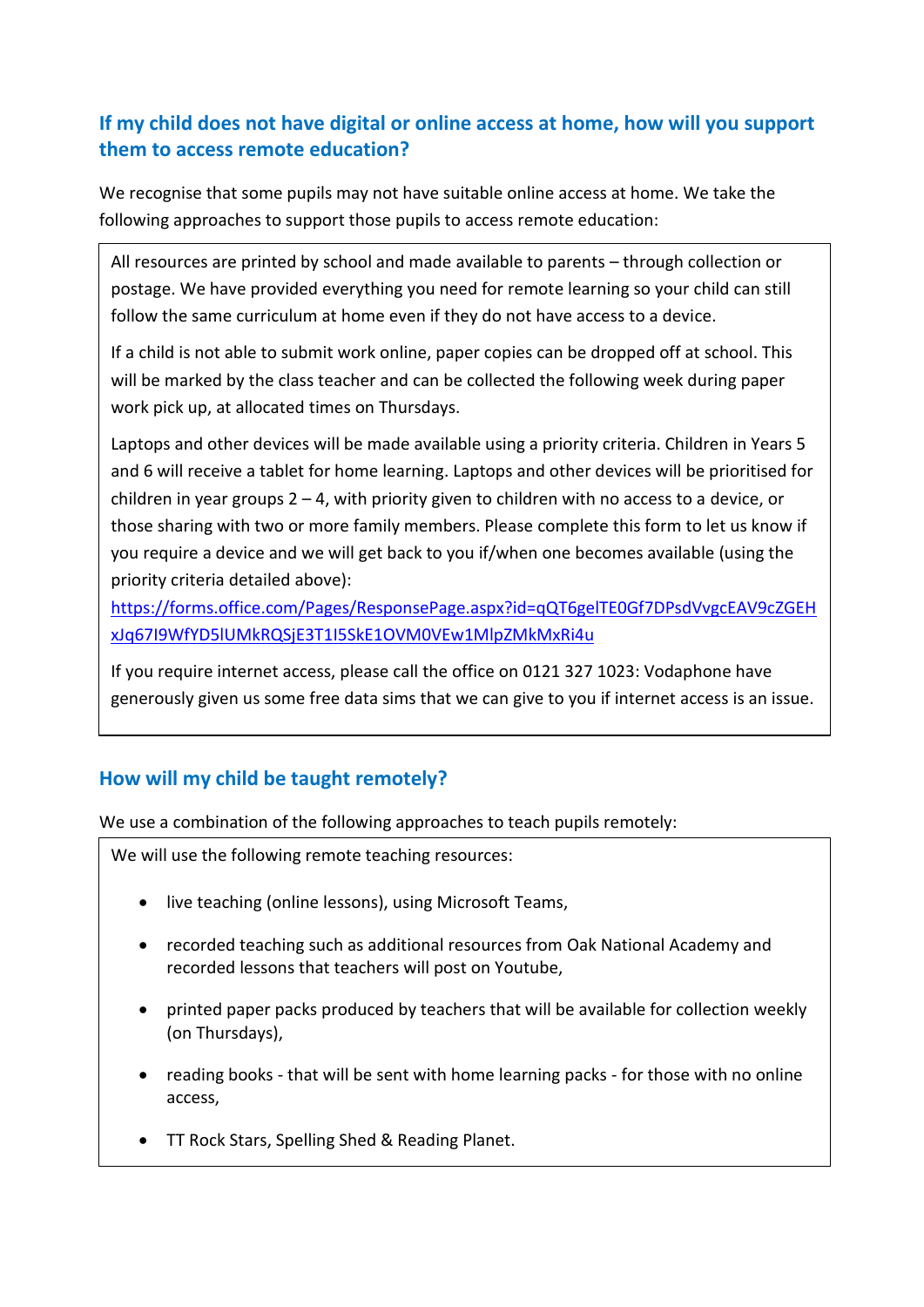# **Engagement and feedback**

#### **What are your expectations for my child's engagement and the support that we as parents and carers should provide at home?**

We expect children to complete the work that has been set for them each day, and we would like you to support them in doing that.

For children with online access, this includes attending both teams meetings each day and submitting work to their portfolios for each activity.

For children with limited or no access to online resources, this includes speaking to the teaching team during wellbeing phone calls and bringing paper work back to school for feedback once a week (on Thursdays when new work is collected).

#### **How will you check whether my child is engaging with their work and how will I be informed if there are concerns?**

Class teachers monitor attendance and work submitted twice a day. If they are concerned about engagement they will call you after 2:30pm each day of their concern.

#### **How will you assess my child's work and progress?**

Feedback can take many forms and may not always mean extensive written comments for individual children. For example, whole-class feedback or quizzes marked automatically via digital platforms are also valid and effective methods, amongst many others. Our approach to feeding back on pupil work is as follows:

All work submitted through Class Dojo portfolios has to be read by the teaching team before approval. Teachers will give feedback on all pieces of work – this may be developmental feedback, challenge or praise – in line with our feedback policy. Paper work that is returned to school will be marked in line with our feedback policy and returned the following week when the next pack of work is collected.